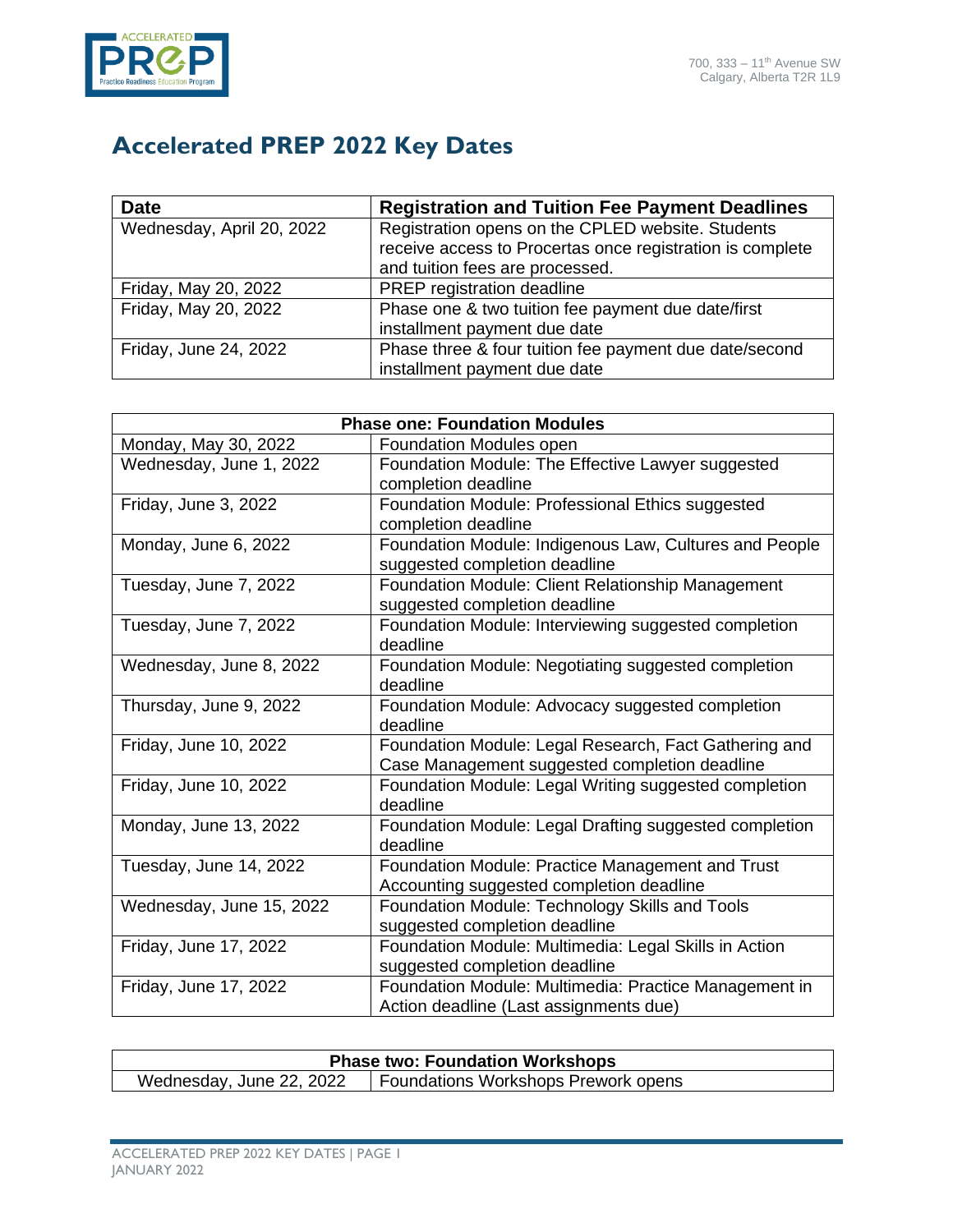

| <b>Deadlines and Session Dates</b>        | Note all prework deadlines are required. You must submit<br>your assignment to Dropbox in D2L by the assigned<br>deadline stated here. It is estimated to take approximately<br>20 hours to complete all prework assignments. |
|-------------------------------------------|-------------------------------------------------------------------------------------------------------------------------------------------------------------------------------------------------------------------------------|
| <b>Deadlines</b>                          |                                                                                                                                                                                                                               |
| Friday, June 24, 2022                     | Foundation Workshops Prework - Draft opinion letter<br>Deadline                                                                                                                                                               |
| Friday, June 24, 2022                     | Foundation Workshops Prework - Draft Affidavit for<br>substituted service Deadline                                                                                                                                            |
| Friday, June 24, 2022                     | Foundation Workshops Prework - Research Facebook<br>disclosure Deadline                                                                                                                                                       |
| Friday, June 24, 2022                     | Foundation Workshops Prework - Draft argument -<br><b>Facebook Disclosure Deadline</b>                                                                                                                                        |
| Friday, June 24, 2022                     | Foundation Workshops Prework - Draft agreement<br>Deadline                                                                                                                                                                    |
| Tuesday, June 28, 2022                    | Foundation Workshops Prework - Rework Deadline                                                                                                                                                                                |
| Thursday, June 30, 2022                   | <b>Foundation Workshops Tech Session</b>                                                                                                                                                                                      |
| Monday, July 4 to Friday, July<br>8, 2022 | Online Foundation Workshops (5-day session)                                                                                                                                                                                   |

| <b>Phase three: Virtual Law Firm</b>                                                     |                                                            |  |
|------------------------------------------------------------------------------------------|------------------------------------------------------------|--|
| Saturday, July 9, 2022                                                                   | <b>Business Law rotation begins</b>                        |  |
| <b>Business Law</b>                                                                      |                                                            |  |
| Note all assignments must be completed and submitted in D2L by the deadline stated here. |                                                            |  |
| <b>Deadlines</b>                                                                         | <b>Assignments and Deliverables</b>                        |  |
|                                                                                          |                                                            |  |
| Monday, July 11 & Tuesday,                                                               | BLA 1 Sim Client Interview, virtual meeting scheduled with |  |
| July 12, 2022                                                                            | a Simulated Client                                         |  |
| Wednesday, July 13, 2022                                                                 | <b>BLA 2 Research</b>                                      |  |
| Thursday, July 14, 2022                                                                  | <b>BLA 3 Opinion Letter (Legal writing)</b>                |  |
| Friday, July 15, 2022                                                                    | <b>BLA 4 Negotiation Preparation</b>                       |  |
| Friday, July 15, 2022                                                                    | BLA 5 Contract (Legal drafting)                            |  |
| Monday, July 18, 2022                                                                    | BLA 6 Ethics and Client Relationship Management            |  |
|                                                                                          | Interoffice Memo and BLA 7 Practice Management (Clio)      |  |
| Tuesday, July 19, 2022                                                                   | Assessment results released                                |  |
| Wednesday, July 20, 2022                                                                 | <b>BLA 8 Reflection</b>                                    |  |
| Thursday, July 21 & Friday,                                                              | <b>BLA 9 Virtual Practice Manager meetings</b>             |  |
| July 22, 2022                                                                            |                                                            |  |
| <b>Criminal Law</b>                                                                      |                                                            |  |
| Monday, July 25, 2022                                                                    | Criminal Law rotation begins                               |  |
| Monday, July 25, 2022                                                                    | <b>CLA 1 Legal Drafting</b>                                |  |
| Tuesday, July 26, 2022                                                                   | CLA 2 Interviewing                                         |  |
| Wednesday, July 27, 2022                                                                 | <b>CLA 3 Research</b>                                      |  |
| Thursday, July 28, 2022                                                                  | CLA 4 Legal writing                                        |  |
| Friday, July 29, 2022                                                                    | CLA 5 Advocacy                                             |  |
| Tuesday, August 2, 2022                                                                  | CLA 6 Ethics and Client Relationship Management            |  |
|                                                                                          | Interoffice Memo and CLA 7 Practice Management (Clio)      |  |
| Tuesday, August 2, 2022                                                                  | Assessment results released                                |  |
| Wednesday, August 3, 2022                                                                | <b>CLA 8 Reflection</b>                                    |  |